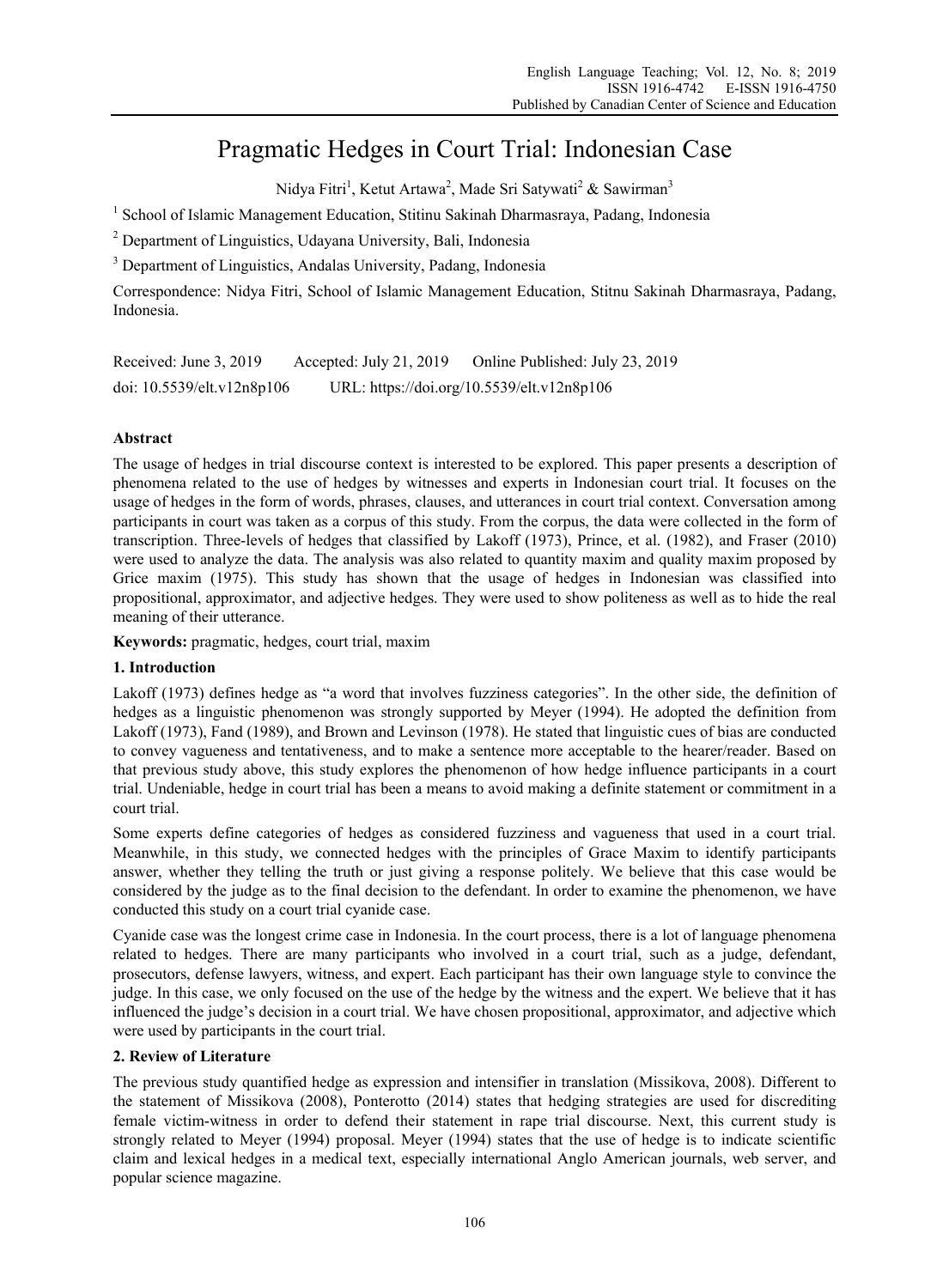Hedges are pragmatic devices in managing information to mitigate a statement or strengthen an idea. The functions of hedges in popular academic writing are equally debated and can also be subdivided into a writer and a reader perspective. Another study that is also relevant to the current study is the study conducted by Tkacukova (2010). He states that hedges are the power of questioning in trial discourse. As Tkacukova (2010) has conducted a study that related to a case study of trial discourse in media interviews and police interrogations, he states that counsels have the power to control all aspect in a trial. Furthermore, he also used discursive tools to restrictive power and pragmatics tools for finding lexical and pragmatic meanings. He adopted the theory of politeness principles.

A hedge, undeniable, can be a parameter to identify a participant's hidden meaning. The statement indicates that the current study is an urgent study. Another urgency of this study relates to the previous study which only claimed hedge as the only tools for analyzing rape trial discourse, academic writing, and pragmatic function. This study shows that hedges can also be used to analyze other crimes cases. As a result, the future linguist can be an expert in a court trial that is by identifying hedge that used by court participants.

Applying Lakoff's and Prince Ideas toward Grace Maxim as a pragmatic function, this study was conducted to answer the following questions; (1) What are the types of hedges that occurred in Indonesian court trial cyanide case? And (2) What are the types of hedges that included in Grice Maxim?

# **3. Theoretical Frame Work**

This study applies hedges classification theory proposes by Lakoff (1973) and supported by the theory proposed by Prince et al (1982) and Fraser (2010) which combined into Grice Maxim. Lakoff's hedges (1973) analyzes predicate adjective or predicate nominal namely propositional. They were found in declarative sentence such as *sort of, kind of, more or less, roughly, pretty, relatively, somewhat, rather, mostly, technically, strictly speaking, essentially, in essence, basically, principally, particularly, par excellence, largely, for the most part, very, especially, exceptionally, quintessentially, literally, often, more of a than anything else, almost, typically, as it was, in a sense, and in one sense*.

Similar to Lakoff's, Prince et al. (1982) divided hedges into three subclasses. They are plausibility shields, approximator, and adaptor. Firstly, Plausibility shields defined as a modal verb and expressed possibility such as 'like' 'probably', 'likely'. etc. As found at the beginning of sequencing court trial proceeding, all participants had to explain their status and position in court trial from previous work, schooling, experience, and give swear and truthful testimony. The next data on discussion section shows some examples of how participant produced other plausibility shields expression such as *may, perhaps, maybe, possibly*, and *maybe*. Secondly, Approximator is linguistics aspects that make vague by explaining irrelevant or unavailable sentences called hedges. They stated that hedges appeared in quantity, degree, frequency, and time. For example, *roughly, somewhat, quite, often, occasionally*. Thirdly, adaptor was related to class membership, for example, *somewhat, sort of, almost describable as, some, a little bit, etc.* Fraser (2010) has another abbreviation in hedge based on his linguistic analysis. He stated that adverb or adjective hedge is *approximately, roughly, about, often, occasionally, and generally*.

To create relevant communication to connect to each other and to the main topic of conversion requires and delivers good information and good language. The cooperative principle is introduced by Grice (1975) stated that 'make your conversational contribution such as required, at the stage at which it occurs, by the accepted purpose or direction of the talk exchange in which you engaged'. The four classical Gricean conversational maxims are a quality maxim, quantity maxim, relevance and manner maxim (Grice, 1975; Cruse, 2000; Yule, 1996).

The type of hedges mostly related to participant's ideas as accurately as possible. The participants try to describe their expertise based on their knowledge (expert) and what they have seen in the event (witness). An expression like *actually, I know, I think, I'm fairly sure. She gave that impression*, etc (Missikova, 2008). It tells the audience to what extent the participants in court trial guarantees the truth of their word or telling the truth. The participant's attempt to provide information which is adequate and necessary is commonly indicated by certain cautious note, such repetitive speech related to quantity maxim. Expression like *sort of, kind of, more or less, roughly, pretty, relatively, somewhat, rather, mostly, technically, strictly speaking, essentially, in essence, basically, principally, particularly, par excellence, largely, for the most part, very, especially, exceptionally, quintessentially, literally, often, more of a than anything else, almost, typically, as it was, in a sense, and in one sense* (Lakoff, 1973).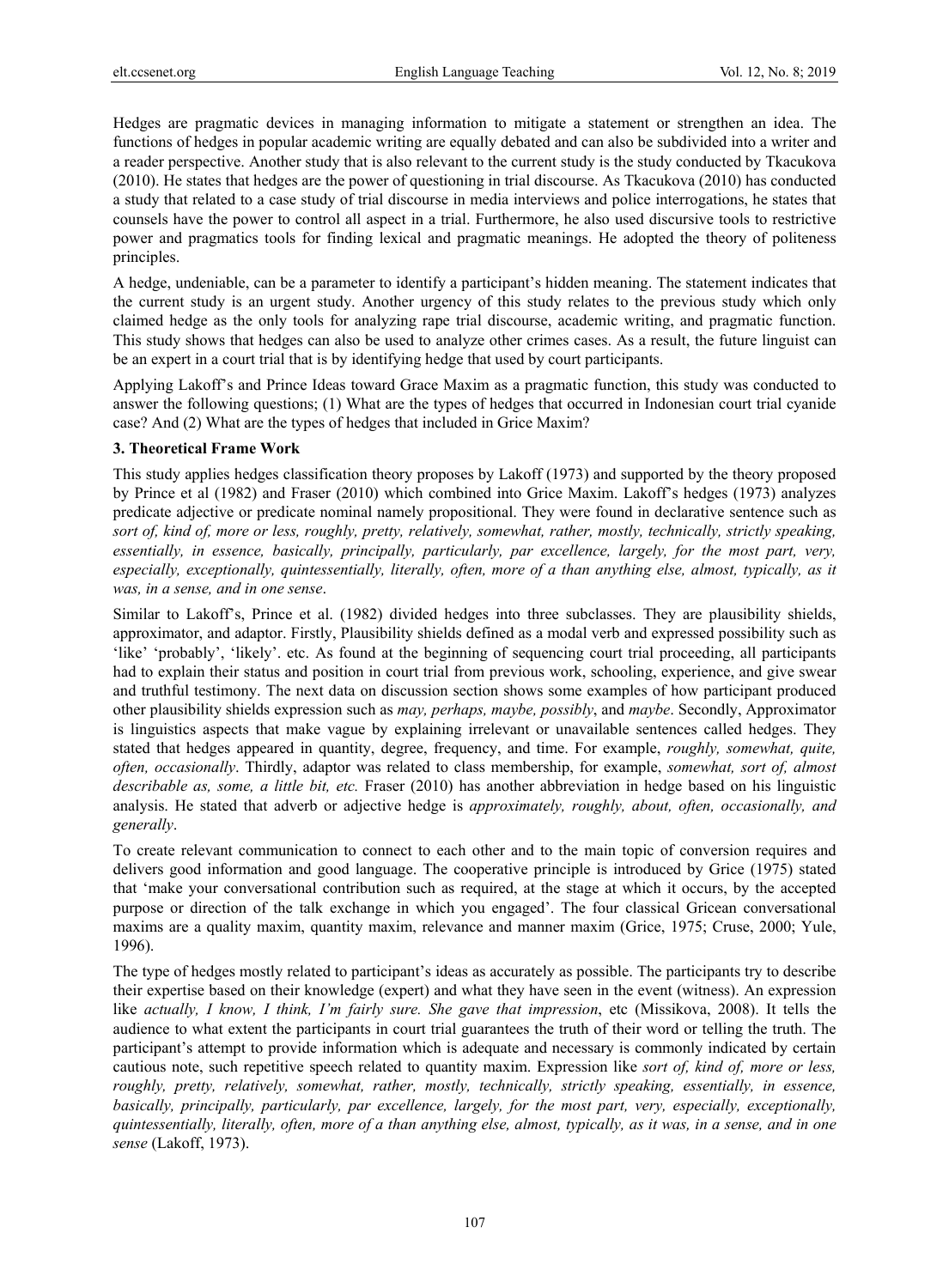# **4. Research Method**

This study delivered the discussion using the descriptive qualitative method. It was conducted at 17 audiovisual sessions which recorded from youtube. The audiovisual was selected by purposive sampling as consider hedges classification (Sugiyono, 2015). To make this study more validity and reliability, researchers used primary and secondary instruments. Primary instruments were (1) Indonesian language transcription orthographically, and (2) result in the observation of combined theory (Edward and Lampert, 1993). Secondary instruments were writing tool to take a note and make a group of the word, phrase, and clause classified into hedges and Grice maxim by using distributional method (Sudaryanto, 2015). In this study, three hedges classification refer to Lakoff (1973), Prince et al. (1982), and Fraser (2010) were combined with Grice maxim (1975).

The reason for choosing hedge classifications and Grice maxim is because it is believed as an effective way to redefine witness and expert statement. The occurrences of hedges are also categorized into pragmatic functions as proposed by Grice maxim theory. In addition, Grice maxim is able to detect witness and expert whether it is a true statement or repetitive statement to convince judge politely.

#### **5. Results and Discussion**

There were several types of hedges as proposed by Lakoff (1973), Prince et al. (1982), and Fraser (2010). However, combined by Grice maxim, and by looking at the data, there are only two maxims found in this paper. They are quantity maxim and quality maxim.

*5.1 The Combination of the Quantity Maxim Toward Lakoff's and Prince's Perspectives* 

In the quantity maxim, the participants in the court trial cyanide case process need to contribute information as required. It is based on the purposes of communication. Witness, expert, and defendant have to give and share enough information to judge, prosecutor, and defense lawyer when they asked a question. In the following description, it is shown that participant produced hedges that refer to quantity maxim

(1) *Apa saja kira-kira itu?*

*'Approximately, what are they?*'

(2) *Saksi datang kira-kira jam 16.00*

'The witness came *around* 16.00 o'clock (roughly)'

The data above shows the usage of the hedge related to phenomena in the court trial process. It appeared when the participant couldn't define an appropriate answer. Therefore, the participants tried to use another alternative in order to answer or respond to what the judge asked. In example (1) the participant formed hedge *Apa saja kira-kira itu*? '*Approximately, what are they?*'

The question *Approximately, what are they?*' would not push witnesses to give the correct answer to the judge. In example (2), the participant produced types of hedges '*roughly*' found in *Apa saja kira-kira itu.* Semantically, the meaning was related to 'detail aside' (Lakoff, 1975). Refers to the participant answer, it seems that the witness gave time prediction when judges asked. Another example showed in Indonesia court trial cyanide case is when the appearance of the hedge is closed to the true meaning.

The usage of hedge in words *approximately* and *roughly* in example (1) to (2) is related to meaning 'details aside' (Lakoff, 1975). It can be stated that the hedge *approximately* & *roughly* are used to identify witness response. There was another types of hedges such a word '*seperti* 'kind of' or 'seems'. They can be see in the following examples.

(3) *Tapi sepertinya menejernya yang urus dan mengamankannya* 

'But it *seems like* her manager take care and secure of it'

(4) *Kalau memang seperti itu berapa lama kejadian itu anda amati*

'If it would be *like* that, how long did you observe the accident'

In example (3) and (4), when the participants were in touch in court trial process, the use of hedge '*seems'* is found in sentence '*tapi sepertinya menejernya yang urus dan mengamankannya'* (but it *seems like* her manager take care and secured it). It is also found in the word 'like' in '*kalau memang seperti itu berapa lama kejadian itu anda amati'* (If it would be *like* that, how long did you observe the accident). Those two words tend to ignore the self-doubt of their answer.

Based on the example (3) and (4), the participants tried to tell the inaccurate answer to judge. Related to hedge phenomena purposed by LakoffIt, it was equal meaning to "basically and essentially". Next, based on examples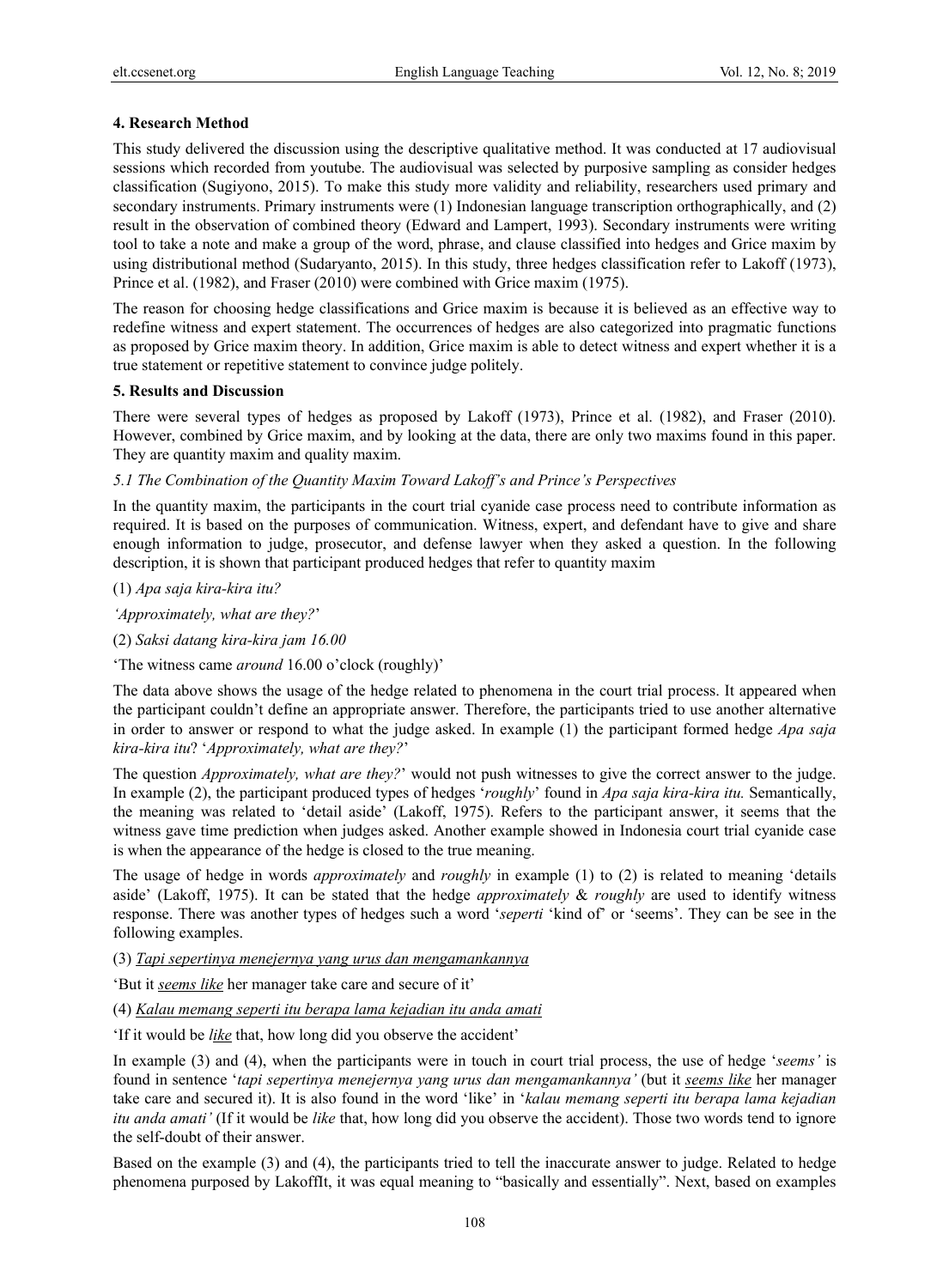(3) and (4), the witness produced hedge *seems like* and *like*. They tried to tell the inaccurate answer to the judge's question. It identifies that the witness gives information without knowning the real facts.

(5) *Kalau kita runut jumlah yang kira-kira seperti ini adalah jumlah sangat besar memberikan reaksi hebat seperti apa yang dilaporkan oleh saksi*

'If we roughly refer to the *amount* of such great reactions as what was reported by witnesses, the number is of course high'

(6) *Ketika jumlah yang sangat banyak atau memang yang sangat mematikan begitu…*

'When the *amount is* very much or indeed a very deadly…'

(7) *Dengan demikian pendapat ini dengan asumsi bahwa berita acaranya benar ada fakta ada masuk kedalam tubuh korban sebanyak 298 mg yang disebut dalam berita acara*

'Thus, this opinion, with the assumption of the investigation, the and based on the report, it is right that there are facts about the *amount of* 298 as mentioned in the investigation report'

The example (5) is a statement that was given to describe the amount of cyanide that makes great corrosive. Next, example (6) shows an expert opinion when he gave his result analysis to judge. In example (7), judge perceived that there was the fact that cyanide found in the body of the victim. In Example (5) to (7), judges and expert used a lot of repetition of *jumlah '*amount' of the cyanide that was drunk by the victim. It can be stated that the expert tried to tell the fact based on his analysis. He has found cyanide in the body of the victim to judge. In Example (5) to (7), the judges and expert used hedge *amount of* cyanide in gastric of the victim. It could be stated that the expert wanted to tell the fact based on his analysis of the *amount of* cyanide.

Furthermore, another hedge proposed by Lakoff has also got another expression form such 'principally' (Lakof, 1975), and speech act 'basically' as proposed by Fraser (2010). The following example shows how the judges asked other participants about their competence on how to define the death of victim.

\*(8) *Saudara mengatakan*, *Atas dasar apa dia akhirnya meninggal dunia*

'You said that what was the *basic* to define someone dead?'

In example (8), the participant formed sentence '*Saudara mengatakan*, *Atas dasar apa dia akhirnya meninggal dunia* (You said that what was the *basis* to define someone dead?). This sentence appeared in the situation when judges asked expertise on how to define someone dead in order to quantify expertise knowledge on how to identify someone dead. It means that the judge tried to get enough information about what was the parameter of the death of victims. In example (8), the judge has formed the *basis* as hedge refers to expert response and answer. Judge tend to know how expert quantifies someone dead.

# *5.2 Plausibility Shields Hedge*

The next phenomena related to the use of hedges is about plausibility shields of hedge. The type of hedge can be seen in the following data.

(9) *Saudara bilang tadi sama, tidak mungkin berbeda* 

'You said before that it *may* not be different'

(10) *Mungkin pembuatan saya waktu itu terlewat* 

'*Perhaps* I missed something what I have done'

(11) *Mungkin saya salah, saya tidak terlalu memperhatikan waktu*

'*May be* I'm wrong. I don't really pay attention to the time'

(12) *Sangat kemungkinan seperti itu*

'It's very *possibile*'

(13) *Sepertinya mungkin keluarga dekatnya terdakwa*

'It looks like, *may be* , the family of defendant'

Example (9) to (13) present the usage of the hedge by expertise, judge, and witness. The hedges were used in high frequency. As seen in the above examples, the participants were only able to use the usage of hedge in order to strengthen their statements in the court trial process. In example (9) the participant said '*Saudara bilang tadi sama, tidak mungkin berbeda'* (you said before that it *may* not be different). Next, another expression was used by expert when defense lawyer asked about defendant's friends.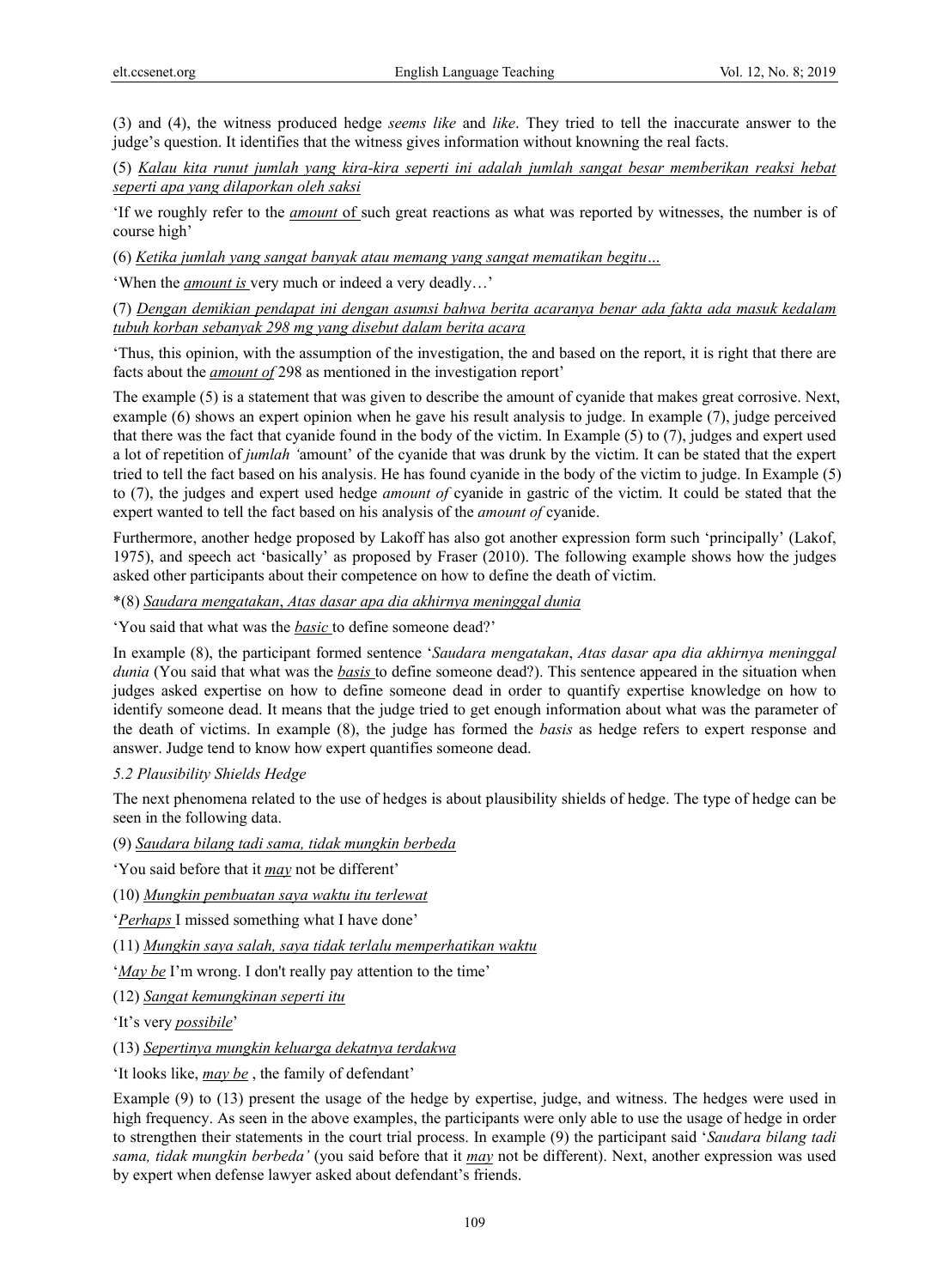Based on the example (9) until (13) above, it might be assumed that there was evidence that the participants were able to use of hedge (*may not be, perhaps, and possibility, maybe*) to strengthen their testimony. It means that the participant tried to share information and express more politeness when answering the question from judges and defense lawyers. Based on the example (9) to example (13) above, it can be seen that participant produces hedge such as *may not be, perhaps, may be, and possibility*. The purpose of use hedge in their statement is to strengthen their testimony that they tried to give information and make more politeness when answering the question from judges and defense lawyers. Here is another perspective that proposes by Prince's et al. (1982). They state that another type of hedges is expressed in the following example.

#### (14) *Kalau memang seperti itu berapa lama kejadian itu anda amati*

# 'If it would be *like* that, how long did you observe the accident'

In example (14), sentence '*kalau memang seperti itu berapa lama kejadian itu anda amati'* (If it would be *like*  that, how long did you observe the accident) appeared when the judge asked the witness to give clarification about accident time. It performed that the use of hedge of *like* to explain the certain time of the accident. In example (14) above, the occurrence of hedge in a word *like* was produced by the judge when he asked the witness where the witness was at the time. It can be determined that the judge asked the witness to give clarification about the time when the accident has happened.

#### *5.3 Adaptors Hedge*

Next, there is also adaptors hedge. The phenomena of the adaptors hedge are shown in the following examples.

# (15) *Fakta mengatakan bahwa terjadi korosif yang hebat sedangkan teman terdakwa yang sedikit mencicipi juga mengalami reaksi iritasi pada permukaan lidah*

'The fact shows that there was a great corrosive in the victim, while the friend who also tasted a *little* has also got irritation on the surface tongue'.

Based on the example (15), the participant formed *Fakta mengatakan bahwa terjadi korosif yang hebat sedangkan teman terdakwa juga yang sedikit mencicipi juga mengalami reaksi iritasi pada permukaan lidah.*  (The fact shows that there was a great corrosive in the victim, while the friend who also tasted a *little* has also got irritation on the surface tongue). There was the use of hedges *little* to ensure the amount of cyanide come in into victim's friend tested coffee has cyanide inside. It means that the expert tried to give certain fact-based on cyanide symptom to judge when friend's victim also gets tasted the coffee has cyanide.

Based on example (15), the participant tends to use hedge *little* to perform 'facts'. It might determine that in example (15), there was the use of hedges *little* to determine the amount of cyanide come into victim's friend when got tested coffee has cyanide inside.

# *5.5 The Combination of the Quality Maxim Toward Fraser's Perspectives*

In the quality maxim, the witness in court trial cyanide case process has to tell the true testimony. Witness, expert, and defendant have to give and share enough information to judge, prosecutor, and defense. In the following examples, hedge *sure* is described when the judge asked a witness and produced hedges that refer to the quality maxim.

# (16) *Saya tidak yakin untuk waktunya pak*

#### 'I'm not *sure* at that time, Sir'

In example (16), the participant demonstrated '*Saya tidak yakin untuk waktunya pak*' (I'm not *sure* at that time, Sir). It was stated by a witness as he forgot what he described before to judge. It showed that the word *sure* was produced by a participant to state his inaccurately time. Meanwhile, the witness notified the judge that he wanted to tell that he did not know about time prediction. In example (16), the participant demonstrated his inaccurate prediction. Meanwhile, the witness noticed the judge that he wanted to tell the fact that he did not know about time prediction.

#### **6. Conclusion**

This paper demonstrates types of hedges in Indonesia court trial in cyanide case process when the expert and witness gave their response and answer. They have highly produced the use of hedge to give polite response as hedges. On explanation in the discussion, it is found that hedge has a got dominant appearance that constructed meaning. In example (1) to (15), the hedges are appeared and classified into propositional and approximator hedge as quantity maxim. It describes how the experts and witnesses have responded politely to the judge. The form of hedges is *rough, seems like, like, amount of, and basic*. While in example (16), hedges are classified into